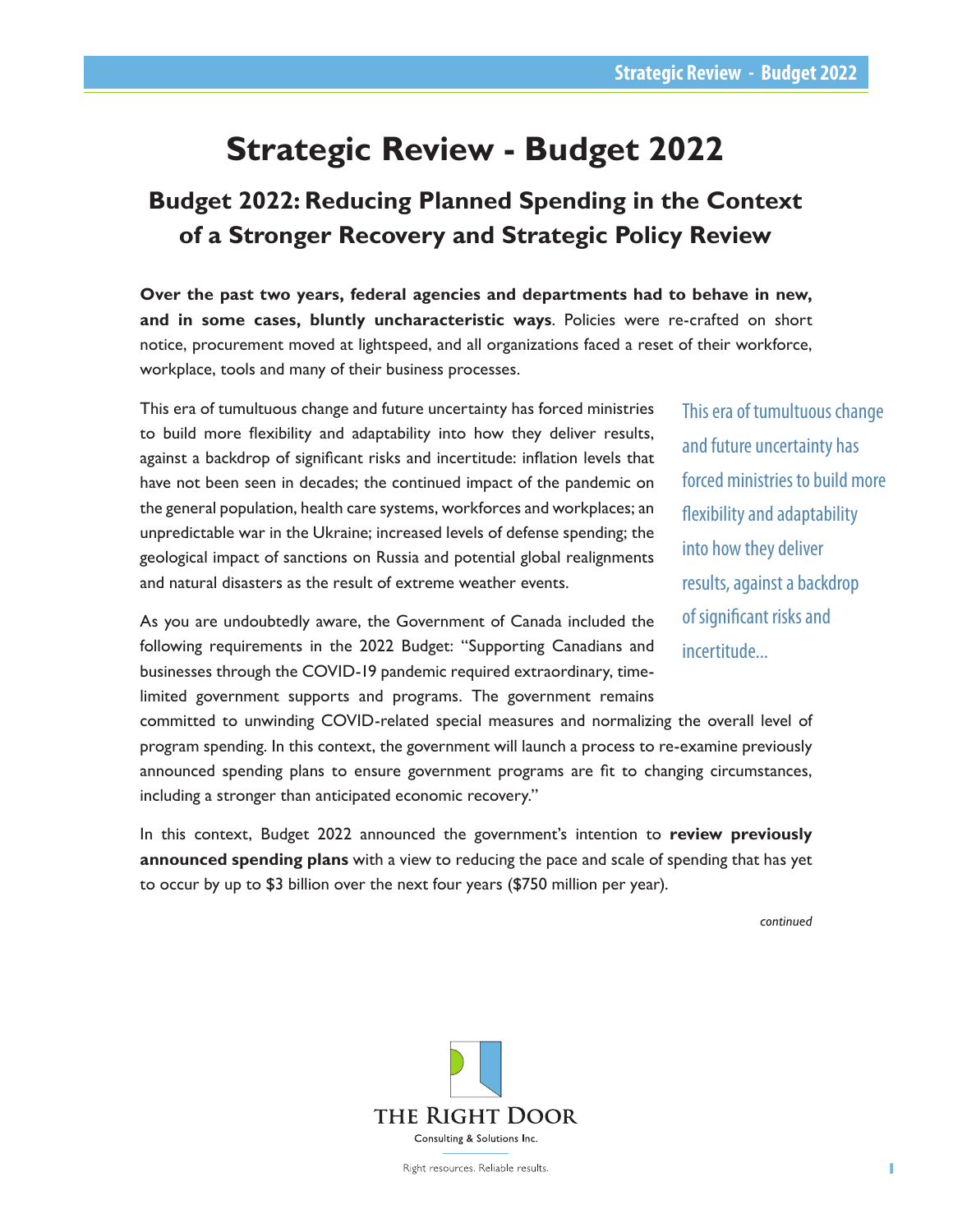The Budget also included a **Strategic Policy Review** to:

- assess program effectiveness in meeting the government's key priorities of strengthening economic growth, inclusiveness, and fighting climate change
- identify opportunities to save and reallocate resources to adapt government programs and operations to a new post-pandemic reality. Further areas of focus could include real property, travel, and increased digital service delivery, based in part on key lessons taken from how the government adapted during the pandemic, such as through increased virtual or remote work arrangements.
- would target additional savings of \$6 billion over five years, and \$3 billion annually by 2026-27. Budget 2023 will provide an update on the review's progress

### **Solutions from The Right Door Consulting & Solutions Inc**

The Public Service has undergone unprecedented changes over the past two years. Public Servants have had a massive crash course in new social and work arrangements forcing them to find new ways of delivering Programs under stringent work restrictions while demonstrating agility, innovation and speed of delivery. The federal public service should be very proud of its contribution to the stabilization of the Canadian economy.

But there was a cost and Canada cannot escape the current very strong global headwinds, to say nothing of what surprises might await around the next curve in the road.

At The Right Door, we have heard strong messages from visionary leaders across the public sector on the need to formalize/document new processes developed over the past two years and/or to learn from what has happened within and outside their organizations to make better use of changes implemented over the past two years to become more agile, timely, effective and efficient in delivering their mandated Programs.

In addition, undertaking the reviews announced in the Budget will not be an easy task. Senior public servants are fatigued, many have retired, and expectations will be high for initiatives that are bold, innovative and show strong, robust and proactive leadership.

The Right Door Consulting & Solutions is a boutique consulting firm in the heart of Ottawa. We represent experience. Our team, our consultants, and the solutions we deliver are an excellent exponent of it. We are a supportive and collaborative partner offering advisory services, support for short and long-term projects, and permanent hires. We are agents to many public servants working in our community.

Our firm has a distinctive value proposition that is tailored to the realities of the Government of Canada, in order to support senior federal government leaders and their teams to achieve – and ideally, in some cases, surpass expectations.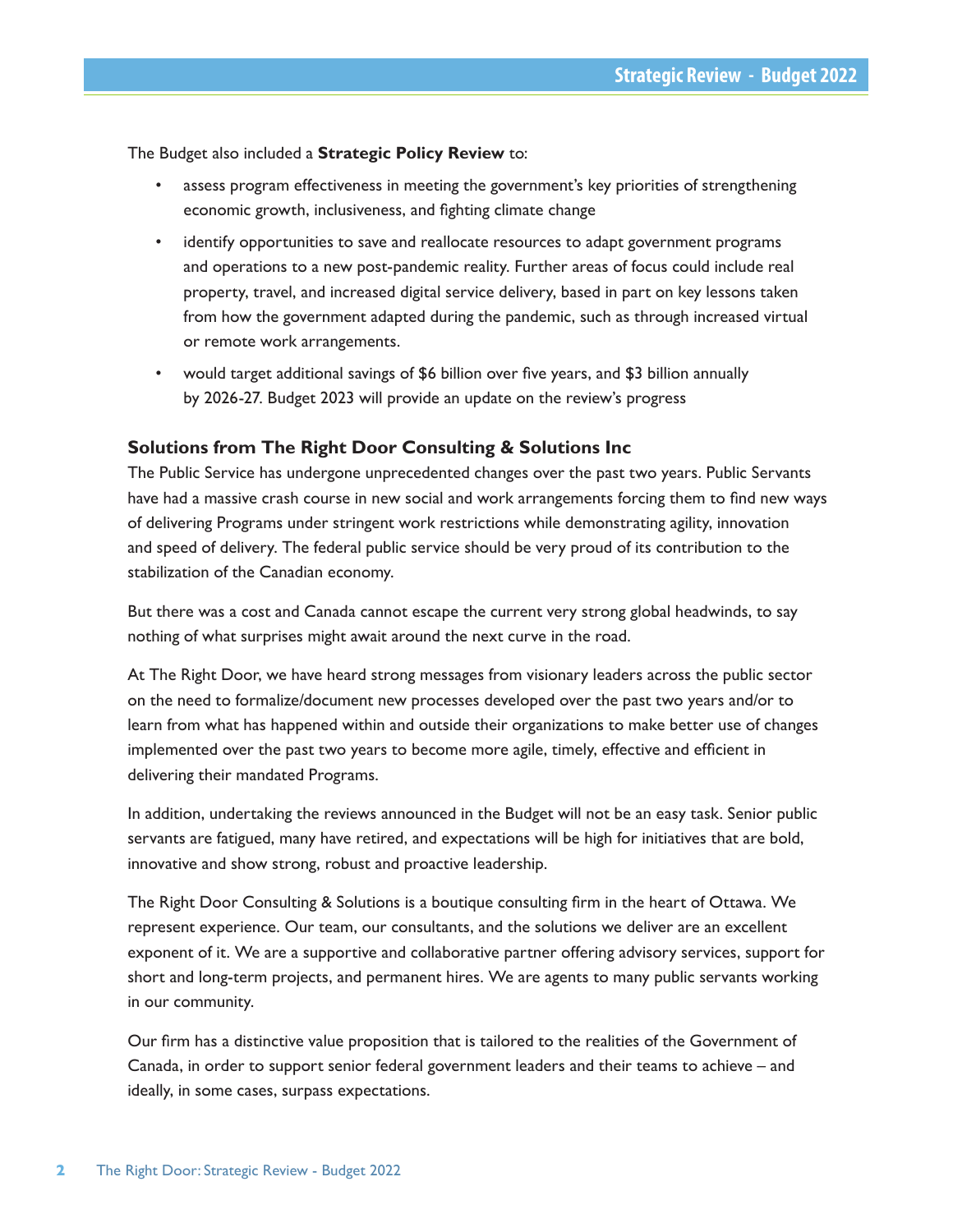The key distinguishing factors of our value proposition, which we feel are especially relevant in an environment of significant uncertainty, are:

#### **A Unique Team**

We have the ability to provide our clients with a broad array of highly experienced consultants who held previous roles as ADMs and DMs in the Federal Government. Our Team brings an extensive range of expertise in governance, organizational design, financial management, human resource management, audit, evaluation, risk management, IT, change management, procurement, realproperty, AI, supply chain management and infrastructure.

#### **We adjust to your needs**

We understand that each department/agency has different requirements. This is the reason we have the flexibility to offer a "multi-disciplinary Team" to provide tailored strategic guidance and advice, and to propose proven methodologies and approaches used in both the public and private sectors to achieve operational efficiencies while delivering value for clients.

#### **Our Team members have all "sat in your chair"**

Unlike most other organizations that offer consulting services to the Government of Canada, our Team is composed of individuals who have all held extremely senior leadership positions in the Canadian public service. As such, they understand the realities, constraints, opportunities, challenges and expectations that senior public sector leaders must contend with.

They also all have decades of senior level leadership experience and have had to deliver and be accountable for producing results for Canadians through a range of different environments.

## **We have invested in developing research that takes into account the unique nature and needs of the Government of Canada.**

The Right Door is a recognized leader that identifies and addresses significant challenges affecting the Federal Government community. We have built strong relationships with both our clients and the consultants we represent to understand these challenges and have invested in developing White Papers on best practices in Financial Management, Programme Management, Digital Management and several others that are designed to address the specific needs of the Government of Canada.

#### **Let's have a discussion!**

See our *Senior Executives with Experience and Expertise* **[here.](http://www.therightdoor.ca/uploads/8/9/0/2/89028706/senior_executives_with_experience_and_expertise_may_2022.pdf)**

*Strategic Review - Budget 2022*, authored by: Brian Philbin, Assistant Commissioner and Chief Audit Executive, CRA (retired) and Claude Rochette, Associate Deputy Minister, DND (retired).